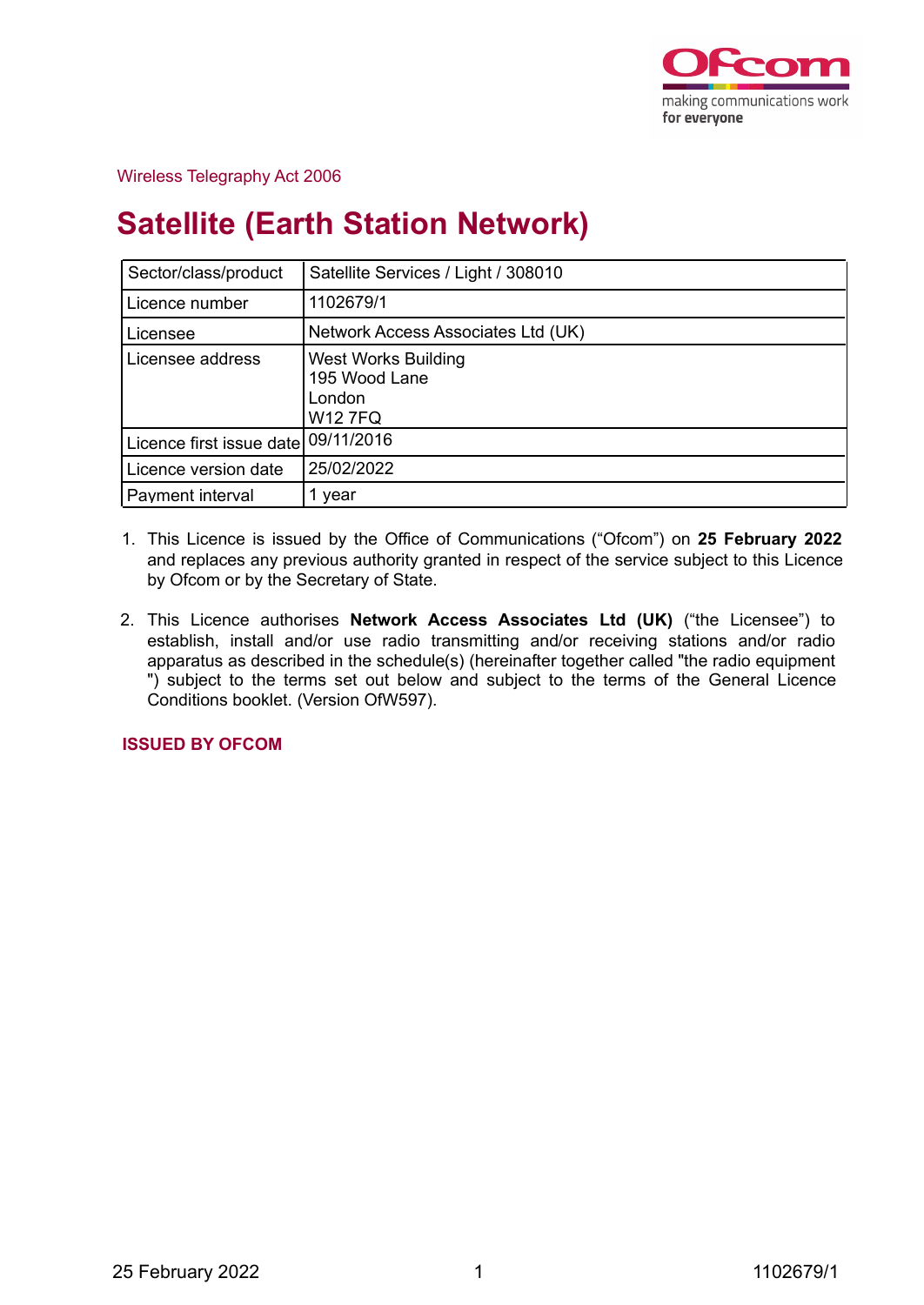

## **SATELLITE (EARTH STATION NETWORK) LICENCE SCHEDULE 1 TO LICENCE NUMBER 1102679/1 TERMS, PROVISIONS AND LIMITATIONS COVERED BY THIS LICENCE**

This schedule forms part of Licence **1102679/1,** issued to **Network Access Associates Ltd (U K)**, the Licensee on **25 February 2022,** and describes the terms and equipment specifications covered by this Licence.

## **1. The Licensee may establish and use:**

1.1 Permanent, transportable or mobile sending and receiving network earth station(s) ("the station(s)") for the purpose of providing wireless telegraphy links between the station(s) and geostationary or non-geostationary satellite(s).

## **2. Limitations on use**

- 2.1 The station(s) operating with geostationary satellites shall:
	- a) transmit within one or more of the following frequency ranges: 14.0-14.25 GHz, 27.5-27.8185 GHz, 28.4545-28.8265 GHz, 29.4625-30 GHz;
	- b) transmit only to the satellite and its associated orbital longitude specified in Schedule 2;
- 2.2 Land station(s) operating with non-geostationary satellites shall:
	- c) transmit within one or more of the following frequency ranges: 14.0-14.25 GHz, 27.5-27.8185 GHz, 28.4545-28.8265 GHz, 29.5-30 GHz;
	- d) transmit only to the satellite network specified in Schedule 2;
- 2.3 Aeronautical station(s) operating with non-geostationary satellites shall:
	- e) transmit within the frequency range: 14.0-14.25 GHz;
	- f) transmit only to the satellite network specified in Schedule 2;
- 2.4 Additionally:
	- g) station(s) that transmit with e.i.r.p. greater than 55 dBW shall operate only with prior consent from Ofcom and registration of the station(s) against the Licence;
	- h) station(s) that transmit within the frequency range 14.0 14.25 GHz inclusive shall not operate at any location that is less than or equal to 5 km from the two geographical locations specified in Schedule 3 without prior consent from Ofcom and registration of the station(s) against the Licence;
	- i ) station(s) that transmit with e.i.r.p. greater than 50 dBW and less than 55 dBW  $($ 50 dBW < e.i.r.p. < 55 dBW) in the frequency range 14.0-14.25 GHz inclusive shall not operate at any location that is greater than 5 km and less than or equal to 7 km from the two geographical locations specified in Schedule 3 without prior consent from Ofcom and registration of the station(s) against the Licence; and
	- j) station(s) shall not operate within the perimeter fence of any of the aerodromes specified in Schedule 4 without prior consent from the Civil Aviation Authority or stated Airport Authority.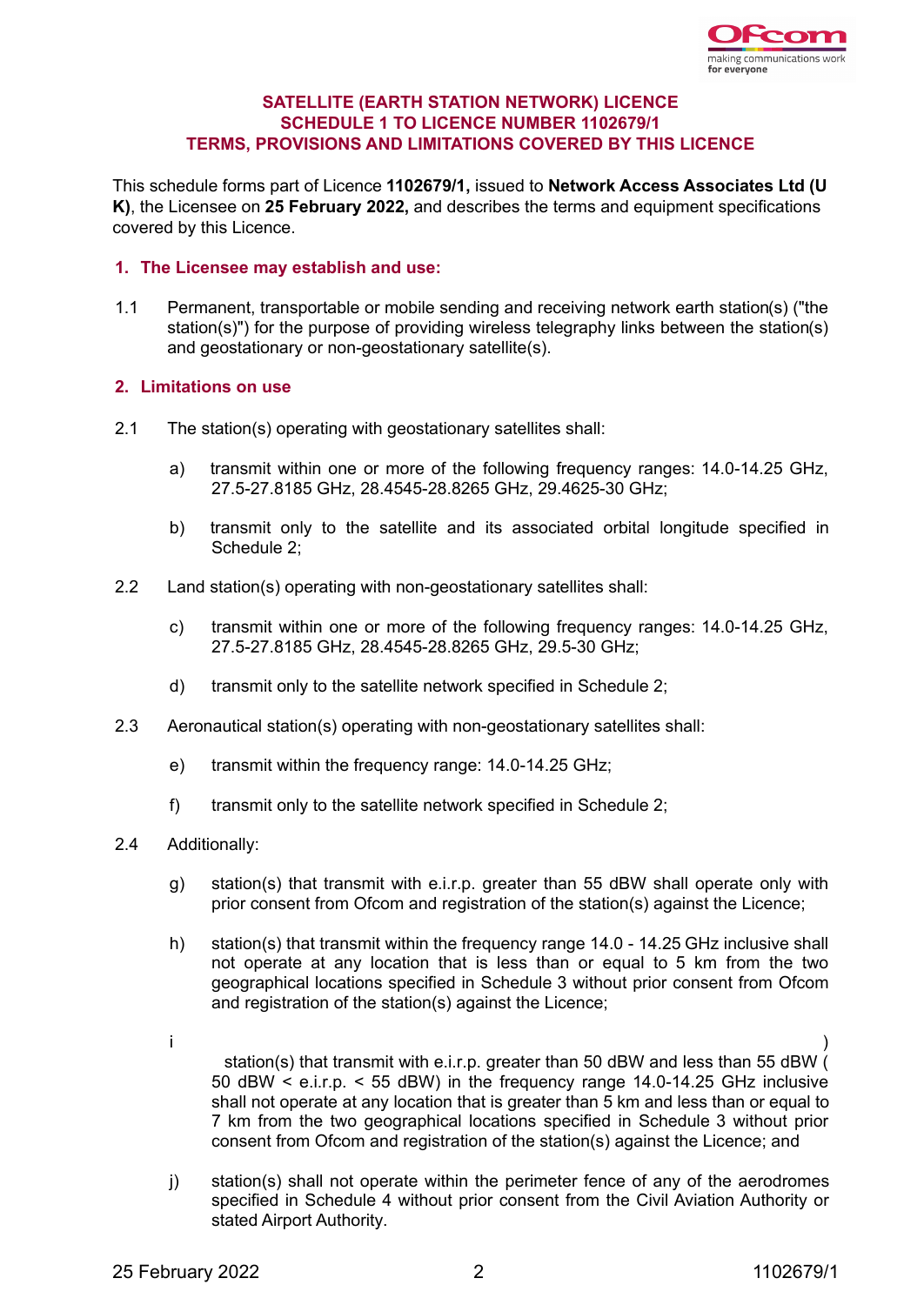

## **3. Apparatus**

- 3.1 The Licensee shall ensure that:
	- a) The wireless telegraphy apparatus comprised in the station(s) ("the apparatus") is so designed, constructed, maintained and operated, that its use does not cause any undue interference to other users of the spectrum;
	- b) The apparatus complies with (and is maintained in accordance with) the relevant performance specification(s) published by the operator(s) of the geostationary or non-geostationary satellite(s);
	- c) The earth stations operating with non-geostationary satellite(s) shall ensure compliance with the equivalent power flux-density limitations specified in Article 22 of the ITU Radio Regulations; and
	- d) The apparatus used for transmission complies with the Radio Equipment Directive and the appropriate UK National Interface Requirements.

## **4. Additional conditions for mobile operation**

- a) The radio equipment shall be established or installed so that transmissions from the radio equipment may only be made when the radio equipment's operation is enabled by the crew of the vehicle, aircraft, vessel or train upon which it is mounted, and under the operational control of the network control facility. The radio equipment shall provide the crew with a means immediately to terminate transmissions;
- b) Where an aircraft or vessel is registered in the United Kingdom, Channel Islands or the Isle of Man, the Licensee shall ensure that all radio equipment on board that aircraft is endorsed by either a separate licence or exemption under the Wireless Telegraphy Act 2006;
- c) Transmissions from the radio equipment shall automatically be terminated on loss or significant degradation of the downlink signal from the relevant satellite;
- d) For operation with geostationary satellites, the radio equipment shall employ a stabilised platform with the ability to maintain a pointing accuracy +/-0.2 degrees towards the relevant geostationary satellite throughout transmissions; and
- e) For operation with geostationary satellites, the maximum EIRP at angles greater than or equal to 2.5 degrees from the antenna main beam axis shall not exceed 20 dBW/40 kHz from any individual station.

## **5. National and international obligations**

- a) The relevant satellite data shall have been submitted to ITU in accordance with established ITU procedures; and
- b) All transmissions from the radio equipment must be terminated prior to any change of location; unless the apparatus used for transmission is designed for mobile operation and incorporates a stabilised platform or is operating under a specific exemption authorised by Ofcom.

## **6. Requirements specific to Satellite (Earth Station Network) Licences**

a) The Licensee shall keep a record of the operational characteristics of all terminals in the network, including the locations of fixed installations or, for mobile operation,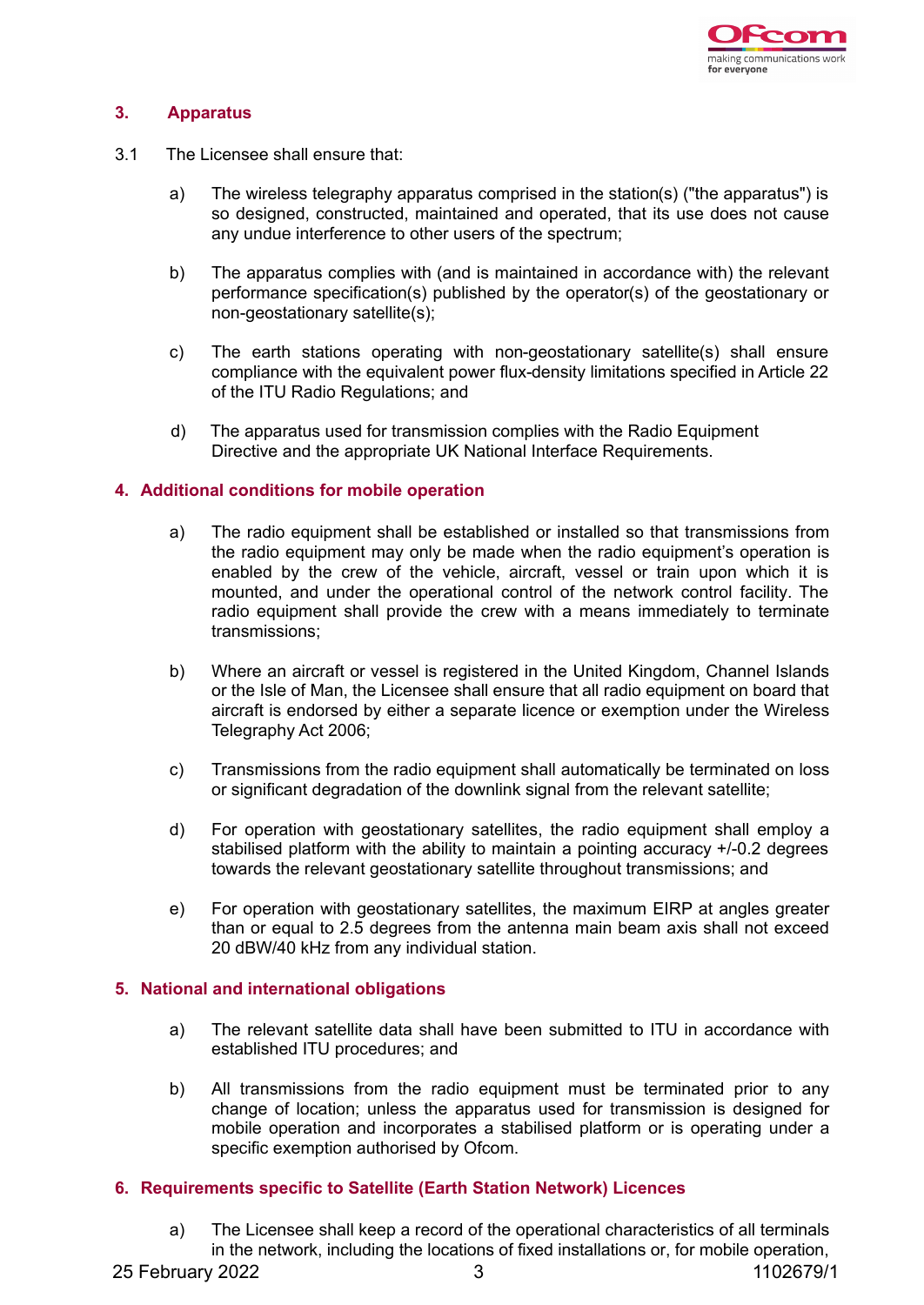

details of the vehicles, aircraft, vessels or trains on which the terminals are installed and the associated route or defined area of operation, which Ofcom may wish to have access to for enforcement purposes;

- b) The radio equipment shall implement independent local control and monitoring functions at the terminal, and be authorised, supervised and administered by a network control and monitoring centre;
- c) The Licensee shall have the facility to disable individual terminal transmission; and
- d) For satellite networks in MESH configuration, the network operator must nominate and notify Ofcom of those earth station(s) located in the UK which have independent centralised control and monitoring functionality and possess the capability to suppress transmissions from any earth station within the network. Earth stations that are capable of dynamic assignment as point-to-multipoint and point-to-point configuration may only be licensed as permanent earth stations.

## **7. Additional conditions for operation with non-geostationary satellites**

- 7.1 The radio frequencies authorised by this Licence must be used in common with other non-geostationary satellite systems authorised under wireless telegraphy licences granted by Ofcom. The names of these licensees shall be notified by Ofcom to the Licensee from time to time, and together with the Licensee are described as the "NGSO Licensees".
- 7.2 The Licensee shall cooperate with all NGSO Licensees, such that each satellite system (comprising the satellites, earth stations and user terminals) can co-exist and operate within the United Kingdom without causing harmful radio interference to each other, such that network services can be provided to end users.
- 7.3 In the event that
	- (a) one (or more than one) of the NGSO Licensees suffers a material and recurring (or ongoing) degradation of services to its users at a specific region or location in the United Kingdom; and
	- (b) the degradation of services is resulting from radio transmissions from the earth stations, the satellite or any other part of the satellite system operated by any of the NGSO Licensees, including the Licensee;

Ofcom may by notice instruct the Licensee to cease or change the use of particular equipment or particular radio frequencies which are authorised under a wireless telegraphy licence (including but not limited to radio frequencies authorised under this Licence) and are used by any part of the satellite system.

- 7.4 Any such cessation or change must be for the purposes of ensuring that such interference is avoided and the degradation of services to users at the particular regions or locations is resolved.
- 7.5 Following receipt of such notice, for such period of time as may be specified in the notice, the Licensee may only operate in accordance with the terms and conditions of the notice.

## **8. Interpretation**

- 8.1 In this and subsequent schedule(s):
	- a) "earth station" means a radio transmitter located on the surface of the earth or mounted on a vehicle, aircraft, vessel or train and intended for communication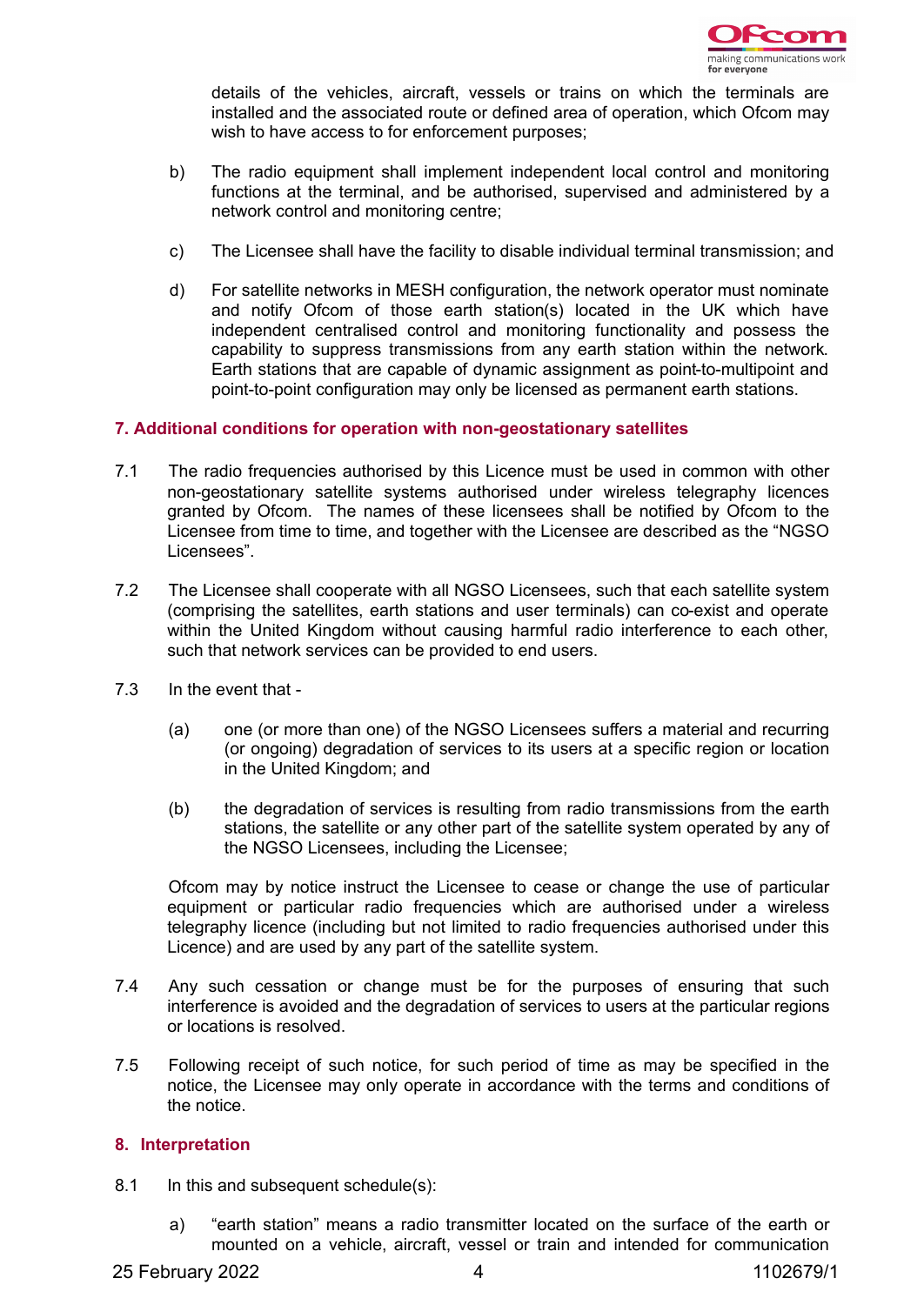

with one or more satellites;

- b) "geostationary satellite" means a satellite in geostationary orbit which remains approximately in a fixed position relative to a position on the surface of the earth;
- c) "non-geostationary satellite" means a satellite that does not remain fixed relative to a position on the surface of the earth; and
- d) "IR" means the United Kingdom Radio Interface Requirement published by Ofcom in accordance with Article 8 of the Radio Equipment Directive (Directive 2014/53/ EU of the European Parliament and of the Council on the harmonisation of the laws of the Member States relating to the making available of radio equipment on the market (known as the Radio Equipment Directive)).

## **Notes**

- 1. This Licence does not remove any other obligations that the Licensee may have in relation to satellite filings made under the ITU Radio Regulations.
- 2. This Licence does not affect the requirement, when necessary, to obtain licences or authorisations under other Acts, such as the Broadcasting Act.
- 3. Some terminal installations require local authority planning approval. Advice should be sought from the Department for Business, Enterprise and Industrial Strategy and the appropriate local authority planning department.
- 4. The Licensee must apply for a variation of the Licence from Ofcom before making any changes which may contravene the conditions of the Licence.
- 5. Technical terms used in clause 2 shall have the meanings assigned to them in the ITU Radio Regulations.
- 6. For radio equipment installed on aircraft, licensees are advised that they must comply with Civil Aviation Authority (CAA) airworthiness requirements and regulations.
- 7. Further information, in respect of airworthiness requirements and certification requirements before installation, can be obtained by contacting the Civil Aviation Authority (CAA):

## **Civil Aviation Authority**

Tel: 0330 022 1500

<http://www.caa.co.uk/>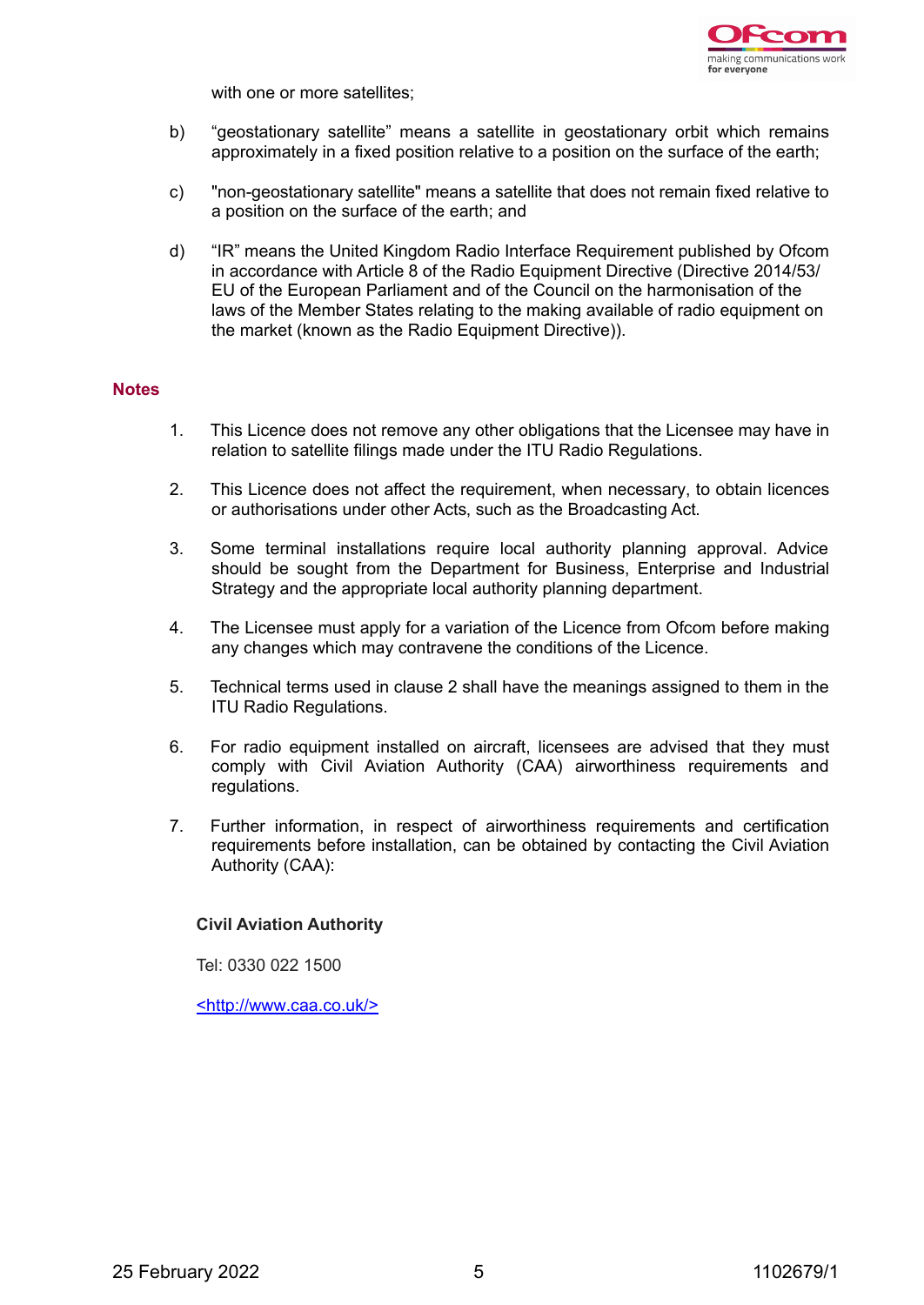

## **SCHEDULE 2**

| .icence No | ົງລຂ70/1<br>.uzr<br>'' JI | date<br>version<br>ıcence | רחרורחואר<br>IUZIZUZZ<br>' اك- | ∵Interval<br>Paymer. | vear |
|------------|---------------------------|---------------------------|--------------------------------|----------------------|------|
|            |                           |                           |                                |                      |      |

|                     | <b>Earth Station Network Name</b> | <b>Emergency Telephone Number (24 Hours)</b> |                                                     |  |  |
|---------------------|-----------------------------------|----------------------------------------------|-----------------------------------------------------|--|--|
| L5 World-Vu         |                                   | 07540 669 181                                |                                                     |  |  |
| <b>Network Type</b> | <b>Satellite Type</b>             | Satellite / Satellite Network Name           | <b>Geostationary Orbital Longitude</b><br>(degrees) |  |  |
| Mixed               | Non-Geostationary                 | L5 Satellites                                |                                                     |  |  |

| <b>Frequency band</b>                                                                                           |  |
|-----------------------------------------------------------------------------------------------------------------|--|
| 14.0-14.25 GHz<br>27.5 - 27.8185 GHz<br>28.4545 - 28.8265 GHz<br>29.4625 - 30 GHz (GSO)<br>29.5 - 30 GHz (NGSO) |  |

Operations are subject to the provision of Article 4.4 of the ITU Radio Regulations (non-interference basis to users of this spectrum) prior to international coordination

### **SCHEDULE 3**

Restrictions on equipment to be located within 7 km of the following National Grid References apply - see Schedule 1, Sections 2 h) and i) for further details.

SE 20900 56100 SS 20500 12600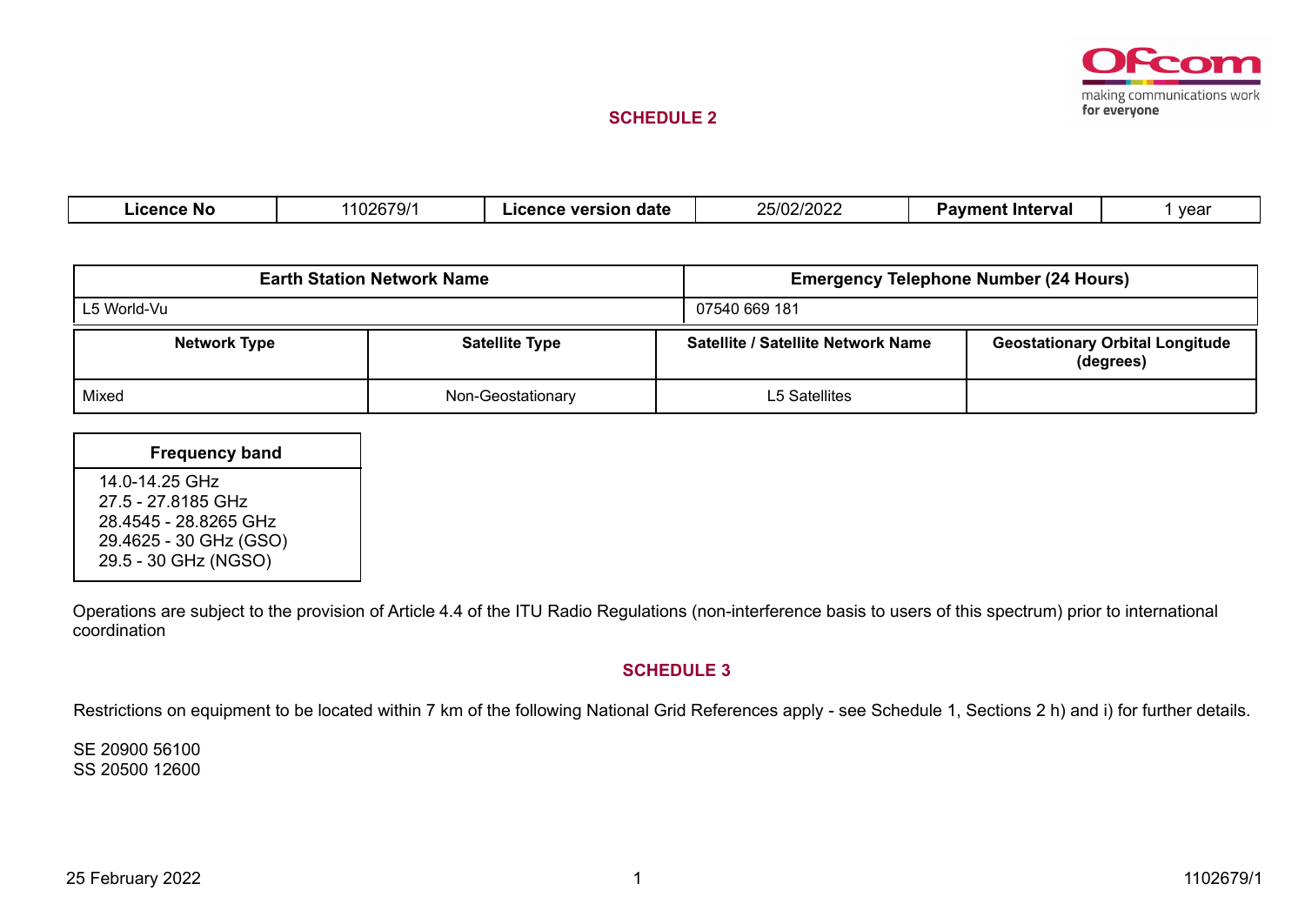

## **SCHEDULE 4**

Permission to operate equipment subject to this Licence from any location within the perimeter fence of the aerodromes listed below must be obtained from either the CAA or the Airport Authority.

CAA Contact : 0207 453 6531

| Aerodrome name Address    |                                             | <b>Postcode</b>     | <b>Telephone</b> | <b>UK/CI/NI</b>          | <b>Easting</b> | <b>Northing</b> | <b>Aerodrome POC</b>                      |
|---------------------------|---------------------------------------------|---------------------|------------------|--------------------------|----------------|-----------------|-------------------------------------------|
| Aberdeen / Dyce           | Aberdeen Airport                            | <b>AB217DU</b>      | 01224 723714     | <b>UK</b>                | 387997         | 812609          | Duty Tels Officer                         |
| Alderney                  | <b>Alderney Airport</b>                     | GY9 3AJ             | 01481822851      | टा                       | 556723         | 5506468         | Senior Air Traffic Controller             |
| <b>Belfast Aldergrove</b> | <b>Belfast International</b><br>Airport     | <b>BT29 4AB</b>     | 028 9448 4281    | $\overline{N}$           | 315195         | 380283          | Duty Air Traffic Engineer                 |
| <b>Belfast City</b>       | <b>Belfast City Airport</b>                 | BT3 9JH             | 028 9045 4871    | $\overline{\mathsf{N}}$  | 337483         | 376510          | <b>ATC Supervisor</b>                     |
| Benbecula                 | Benbecula<br>Aerodrome                      | HS7 5LA             | 01870 602051     | UK                       | 78483          | 855733          | <b>Senior Air Traffic Controller</b>      |
| <b>Biggin Hill</b>        | <b>Biggin Hill Airport</b>                  | <b>TN16 3BN</b>     | 01959 574677     | UK                       | 541691         | 161064          | <b>ATS Manager</b>                        |
| Birmingham                | Birmingham<br><b>International Airport</b>  | <b>B26 3QJ</b>      | 0121 780 0922    | UK                       | 417220         | 284022          | Duty Engineering Officer                  |
| Blackpool                 | <b>Blackpool Airport</b>                    | <b>FY4 2QY</b>      | 01253 343434     | UK                       | 332307         | 431071          | Senior Telecommunications<br>Officer      |
| Bournemouth               | Bournemouth<br><b>International Airport</b> | <b>BH23 6SE</b>     | 01202 364150     | UK                       | 411201         | 97844           | <b>ATS Manager</b>                        |
| <b>Bristol</b>            | <b>Bristol Airport</b>                      | <b>BS48 3DY</b>     | 08701 212747     | UK                       | 350055         | 165098          | <b>Air Traffic Engineering</b><br>Manager |
| Cambridge                 | <b>Cambridge Airport</b>                    | CB5 8RX             | 01223 293737     | UK                       | 548723         | 258544          | Senior Air Traffic Controller             |
| Cardiff                   | Cardiff International<br>Airport            | <b>CF62 3BD</b>     | 01446 712562     | UK                       | 306643         | 167265          | Duty Engineering Officer                  |
| Carlisle                  | <b>Carlisle Airport</b>                     | CA6 4NW             | 01228 573629     | $\overline{\mathsf{UK}}$ | 348265         | 560609          | Senior Telecommunications<br>Officer      |
| Coventry                  | <b>Coventry Airport</b>                     | CV8 3AZ             | 02476 308638     | UK                       | 435519         | 274761          | Senior Air Traffic Engineer               |
| Cranfield                 | <b>Cranfield Aerodrome</b>                  | <b>MK43 0AL</b>     | 01234 754761     | UK                       | 494909         | 242446          | <b>Manager ATS</b>                        |
| Dundee                    | Dundee Airport                              | DD <sub>2</sub> 1UH | 01382 643242     | UK                       | 336868         | 729382          | Senior Air Traffic Controller             |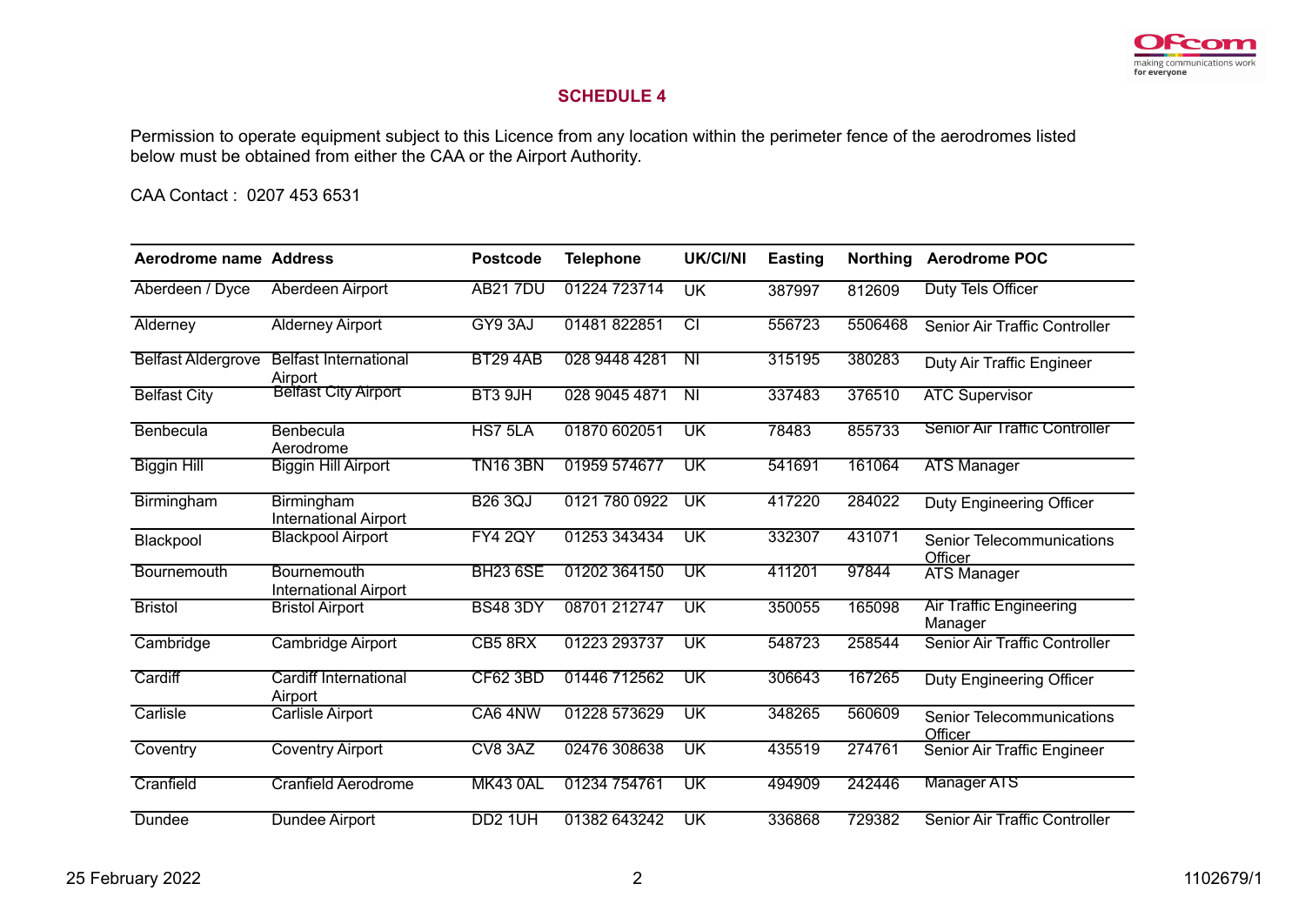

| <b>Aerodrome name Address</b> |                                                       | <b>Postcode</b>     | <b>Telephone</b> | <b>UK/CI/NI</b>           | <b>Easting</b> | <b>Northing</b> | <b>Aerodrome POC</b>                 |
|-------------------------------|-------------------------------------------------------|---------------------|------------------|---------------------------|----------------|-----------------|--------------------------------------|
| Doncaster/<br>Sheffield       | Robin Hood Airport                                    | DN9 3RH             | 01302 624870     | $\overline{\mathsf{UK}}$  | 46603          | 39807           | <b>ATC Manager</b>                   |
| <b>East Midlands</b>          | <b>East Midlands Airport</b>                          | <b>DE74 2SA</b>     | 01332 852910     | UK                        | 445367         | 326168          | Duty Engineering Officer             |
| Edinburgh                     | <b>Edinburgh Airport</b>                              | <b>EH12 9DN</b>     | 0131 317 7638    | $\overline{\mathsf{UK}}$  | 314389         | 673842          | <b>Duty Air Traffic Engineer</b>     |
| Exeter                        | <b>Exeter Airport</b>                                 | EX5 2BD             | 01392 367433     | $\overline{\text{UK}}$    | 300326         | 93702           | <b>Senior Air Traffic Controller</b> |
| Farnborough                   | <b>Farnborough Airport</b>                            | <b>GU14 6XA</b>     | 01252 526015     | $\overline{\textsf{UK}}$  | 485452         | 153678          | Senior Air Traffic Controller        |
| Filton                        | <b>Filton Aerodrome</b>                               | <b>BS997AR</b>      | 0117 969 9094    | $\overline{\mathsf{UK}}$  | 359103         | 180229          | Senior Air Traffic Controller        |
| Glasgow                       | <b>NATS, Control Tower</b>                            | <b>PA3 2SG</b>      | 0141 840 8029    | $\overline{\mathsf{UK}}$  | 247869         | 666993          | <b>Manager Engineering</b>           |
| Gloucestershire               | Gloucestershire<br>Aerodrome                          | <b>GL51 6SR</b>     | 01452 857700     | UK                        | 388598         | 221747          | Duty Aerodrome Controller            |
| Guernsey                      | <b>Guernsey Airport</b>                               | GY8 0DJ             | 01481 237766     | टा                        | 528960         | 5476102         | <b>Senior Air Traffic Controller</b> |
| Hawarden                      | <b>Hawarden Airport</b>                               | CH4 0DR             | 01244 522012     | $\overline{\mathsf{UK}}$  | 334748         | 364998          | Senior Air Traffic Controller        |
| Humberside                    | Humberside Airport                                    | <b>DN39 6YH</b>     | 01652 682022     | $\overline{\textsf{UK}}$  | 509295         | 409914          | <b>Air Traffic Manager</b>           |
| Inverness                     | <b>Inverness Airport</b>                              | IV27JB              | 01667 464293     | UK                        | 277380         | 851836          | <b>ATC Inverness</b>                 |
| Isle of Man                   | <b>Isle of Man Airport</b>                            | IM9 2AS             | 01624 821600     | UK                        | 228463         | 468452          | Senior Air Traffic Engineer          |
| Jersey                        | <b>Jersey Airport</b>                                 | <b>JE1 1BW</b>      | 01534 492226     | टा                        | 558699         | 5451100         | <b>Senior Air Traffic Controller</b> |
| Kirkwall                      | <b>Kirkwall Airport</b>                               | <b>KW15 1TH</b>     | 01856 886205     | $\overline{\text{UK}}$    | 348020         | 1008196         | <b>Senior Air Traffic Controller</b> |
| Land's End / St<br>Just       | Land's End<br>Aerodrome                               | <b>TR197RL</b>      | 01736 788944     | $\overline{\text{UK}}$    | 137630         | 28983           | Senior Air Traffic Controller        |
| Leeds Bradford                | <b>Leeds Bradford</b><br><b>International Airport</b> | <b>LS197TU</b>      | 0113 391 3277    | $\overline{\mathsf{UK}}$  | 422418         | 441129          | Duty Air Traffic Engineer            |
| Liverpool                     | <b>Liverpool Airport Plc</b>                          | <b>L24 1YD</b>      | 0151 288 4300    | $\overline{\mathsf{U}}$ K | 343507         | 382196          | Senior Air Traffic Controller        |
| <b>London City</b>            | <b>London City Airport</b>                            | <b>E16 2PX</b>      | 020 7646 0205    | $\overline{\mathsf{UK}}$  | 542674         | 180487          | Duty Air Traffic Engineer            |
| <b>London Gatwick</b>         | London (Gatwick)<br>Airport                           | RH <sub>6</sub> ONP | 01293 601060     | $\overline{\textsf{UK}}$  | 526676         | 140318          | <b>Duty Air Traffic Engineer</b>     |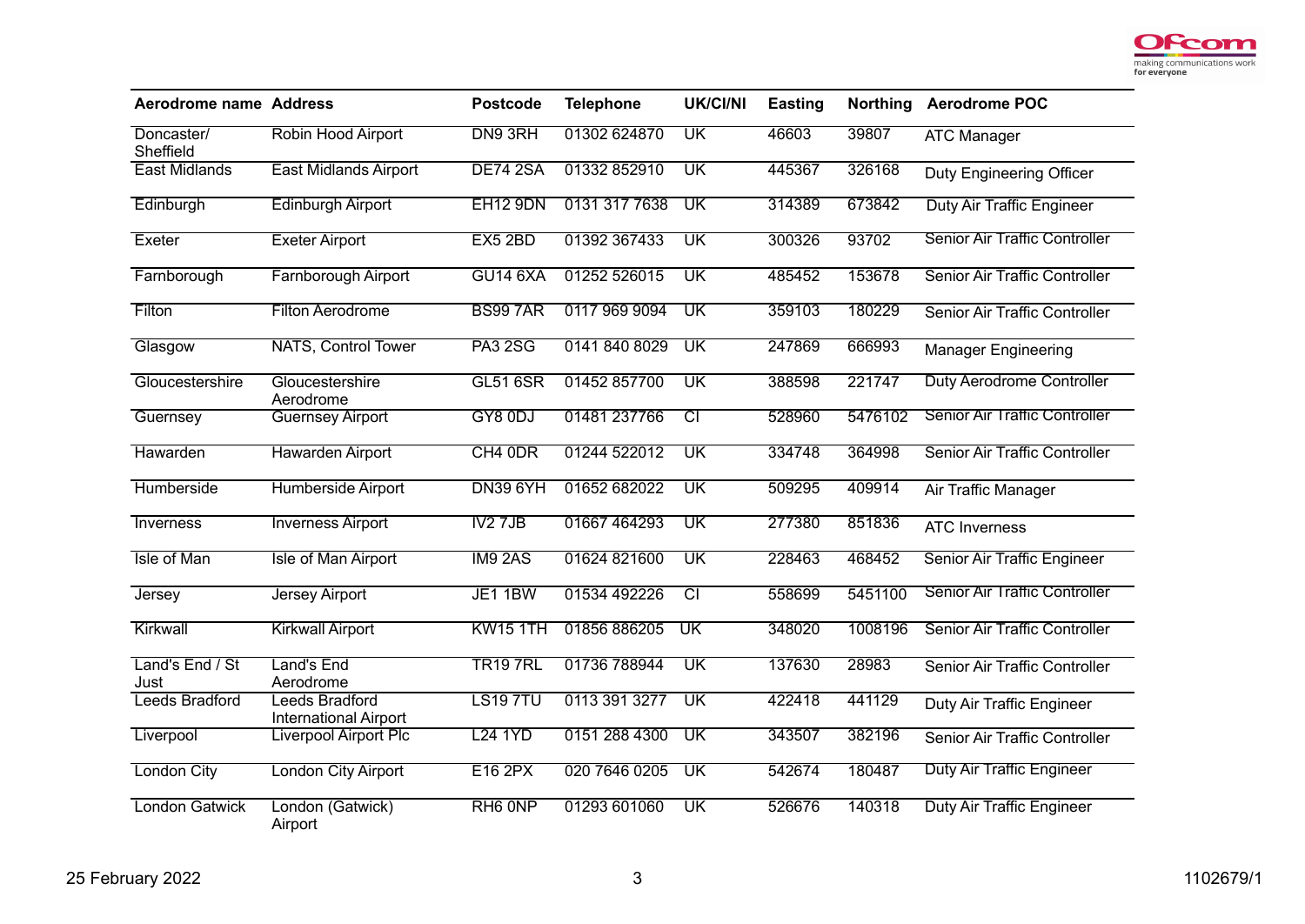

| <b>Aerodrome name Address</b> |                                                          | <b>Postcode</b>     | <b>Telephone</b> | <b>UK/CI/NI</b>          | <b>Easting</b> | <b>Northing</b> | <b>Aerodrome POC</b>                 |
|-------------------------------|----------------------------------------------------------|---------------------|------------------|--------------------------|----------------|-----------------|--------------------------------------|
| London Luton                  | London Luton Airport                                     | LU <sub>2</sub> 9LY | 01582 395029     | UK                       | 512422         | 220804          | Duty Air Traffic Engineer            |
| <b>London Stansted</b>        | <b>London Stansted</b><br>Airport                        | <b>CM24 1QW</b>     | 01279 669316     | $\overline{\mathsf{UK}}$ | 553916         | 223081          | Duty Air Traffic Engineer            |
| Londonderry /<br>Eglinton     | <b>City of Derry Airport</b>                             | <b>BT47 3PY</b>     | 028 7181 1099    | $\overline{\mathsf{N}}$  | 253681         | 422039          | Senior Air Traffic Engineer          |
| Manchester                    | <b>Manchester Airport</b>                                | <b>M90 1QX</b>      | 0161 499 5025    | $\overline{\mathsf{UK}}$ | 381796         | 384132          | <b>Duty Air Traffic Engineer</b>     |
| Manchester<br>Woodford        | Manchester<br>Woodford                                   | SK7 1QR             | 0161 439 3383    | $\overline{\textsf{UK}}$ | 390174         | 382355          | Senior Air Traffic Controller        |
| Manston                       | Kent International<br>Airport                            | <b>CT12 5BP</b>     | 01843 825063     | UK                       | 633140         | 165662          | Senior Air Traffic Controller        |
| Newcastle                     | <b>Newcastle Airport</b>                                 | <b>NE13 8BZ</b>     | 0191 214 3244    | $\overline{\textsf{UK}}$ | 419802         | 571483          | Senior Air Traffic Controller        |
| Northolt                      | <b>RAF Northolt</b>                                      | HA4 6NG             | 020 8833 8228    | UK                       | 509755         | 184987          | <b>Air Traffic Supervisor</b>        |
| Norwich                       | <b>Norwich Airport</b>                                   | NR6 6JA             | 01603 420645     | $\overline{\text{UK}}$   | 622014         | 313753          | Tels/Engineering                     |
| Oxford/ Kidlington            | <b>Oxford Airport</b>                                    | OX5 1RA             | 01865 844272     | $\overline{\textsf{UK}}$ | 446949         | 215594          | <b>Senior Air Traffic Controller</b> |
| Pembrey                       | <b>Pembrey Airport</b>                                   | SA16 0HZ            | 01554 891534     | UK                       | 240360         | 204220          | Senior Air Traffic Controller        |
| Plymouth                      | <b>Plymouth City Airport</b>                             | PL6 8BW             | 01752 515341     | $\overline{\mathsf{UK}}$ | 250511         | 60229           | Senior Air Traffic Controller        |
| Prestwick                     | <b>Glasgow Prestwick</b><br><b>International Airport</b> | KA9 2PL             | 01292 511107     | $\overline{\mathsf{UK}}$ | 236746         | 626815          | Senior Air Traffic Controller        |
| Redhill                       | <b>Terminal Building</b>                                 | RH1 5YP             | 01737823377      | $\overline{\textsf{UK}}$ | 530105         | 147698          | <b>Senior Air Traffic Controller</b> |
| Scatsta                       | Scatsta Aerodrome                                        | ZE2 9QP             | 01806 242791     | $\overline{\mathtt{UK}}$ | 438844         | 1172284         | <b>Senior Air Traffic Controller</b> |
| Scilly Isles / St<br>Mary's   | St Mary's Airport                                        | <b>TR21 ONG</b>     | 01720 422677     | $\overline{\mathtt{UK}}$ | 92020          | 10300           | Senior Air Traffic Controller        |
| Shoreham                      | <b>Shoreham Airport</b>                                  | BN4 5FJ             | 01273 467377     | $\overline{\mathsf{UK}}$ | 519999         | 105406          | Senior Air Traffic Controller        |
| Southampton                   | Southampton Airport                                      | <b>SO18 2NL</b>     | 023 8062 7113    | $\overline{\text{UK}}$   | 445278         | 116962          | Duty Air Traffic Engineer            |
| Southend                      | <b>London Southend</b><br>Airport                        | <b>SS2 6YF</b>      | 01702 608120     | $\overline{\text{UK}}$   | 586898         | 189290          | Senior Air Traffic Controller        |
| Stornoway                     | Stornoway<br>Aerodrome                                   | HS2 0BN             | 01851 707415     | $\overline{\textsf{UK}}$ | 145851         | 933141          | <b>Senior Air Traffic Controller</b> |